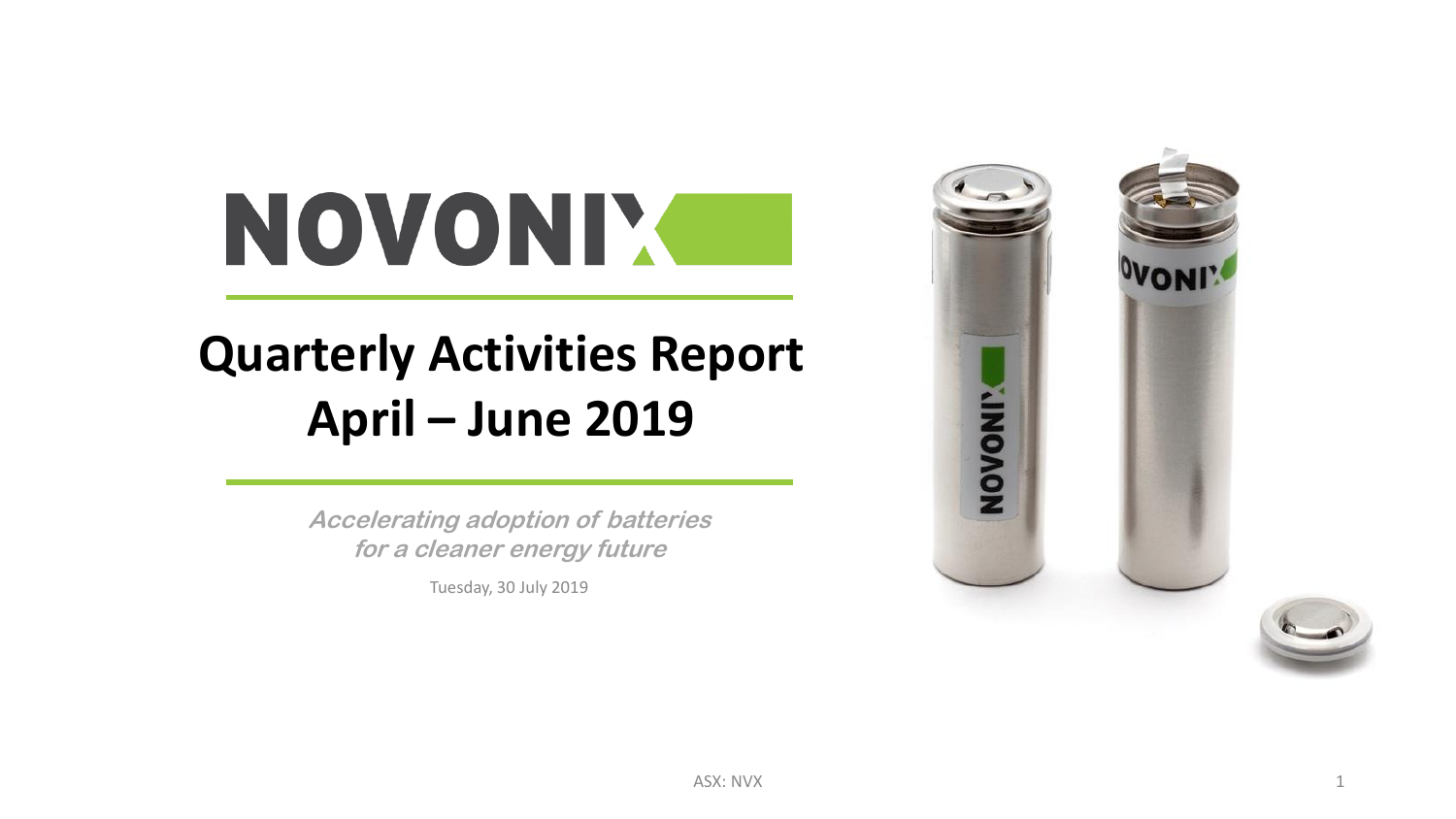- This document has been prepared by NOVONIX Limited ("the Company" or "NOVONIX"). No representation, expressed or implied, or warranty as to the accuracy or completeness of the information contained herein is made by any party and nothing contained herein shall be relied upon as a promise or representation as to the future. In all cases, recipients should conduct their own investigation and analysis of NOVONIX.
- This presentation, including the information contained in this disclaimer is not a prospectus, disclosure document, product disclosure statement or other offering document under Australian law or under any other law. It is for information purposes only and does not constitute an offer, invitation or recommendation to subscribe for or purchase any security and neither the presentation, disclaimer nor anything contained in them forms the basis of any contract or commitment. This presentation does not take into account your individual investment objectives, financial situation or particular needs. You must not act on the basis of any matter contained in this presentation, but must make your own assessment of the Company.
- All statements in this presentation, other than statements of historical facts, which address the future activities and events or developments that the Company expects to occur, are forward looking statements. Although the Company believes the expectations expressed in such statements are based on reasonable assumptions, such statements are not guarantees of future performance and actual results or developments may differ materially from those in forward-looking statements.
- Forward-looking statements involve and are subject to known and unknown risks, uncertainties and other factors which may cause the actual results, performance or achievements of the Company and/or its subsidiaries to be materially different from any future results, performance or achievements expressed or implied by the forward-looking information. Such factors include, among others, general business, economic, competitive, political and social uncertainties; the actual results of current activities; assumptions in economic valuations which prove to be inaccurate; possible variations product performance and reliability; climate events; political and regulatory changes; delays in obtaining approvals or financing or in the completion of development or construction activities.
- To the maximum extent permitted by law, none of NOVONIX or its related corporations, directors, employees or agents, nor any other person, accepts any liability, including, without limitation, any liability arising from fault or negligence, for any loss arising from the use of this presentation or its contents or otherwise arising in connection with it. Recipients should make their own enquiries in relation to any investment decisions.
- Although the Company has attempted to identify important factors that could cause actual actions, events or results to differ materially from those described in forward-looking information, there may be other factors that cause actions, events or results to differ from those anticipated, estimated or intended. Forward-looking information contained herein is current as at the date of this presentation and the Company disclaims any obligation to update any forward-looking information, whether as a result of new information, future events or results otherwise. There can be no assurance that forward-looking information or statements will prove to be accurate, as actual results and future events could differ materially from those anticipated in such information or statements. Accordingly, readers should not place undue reliance on forward-looking statements.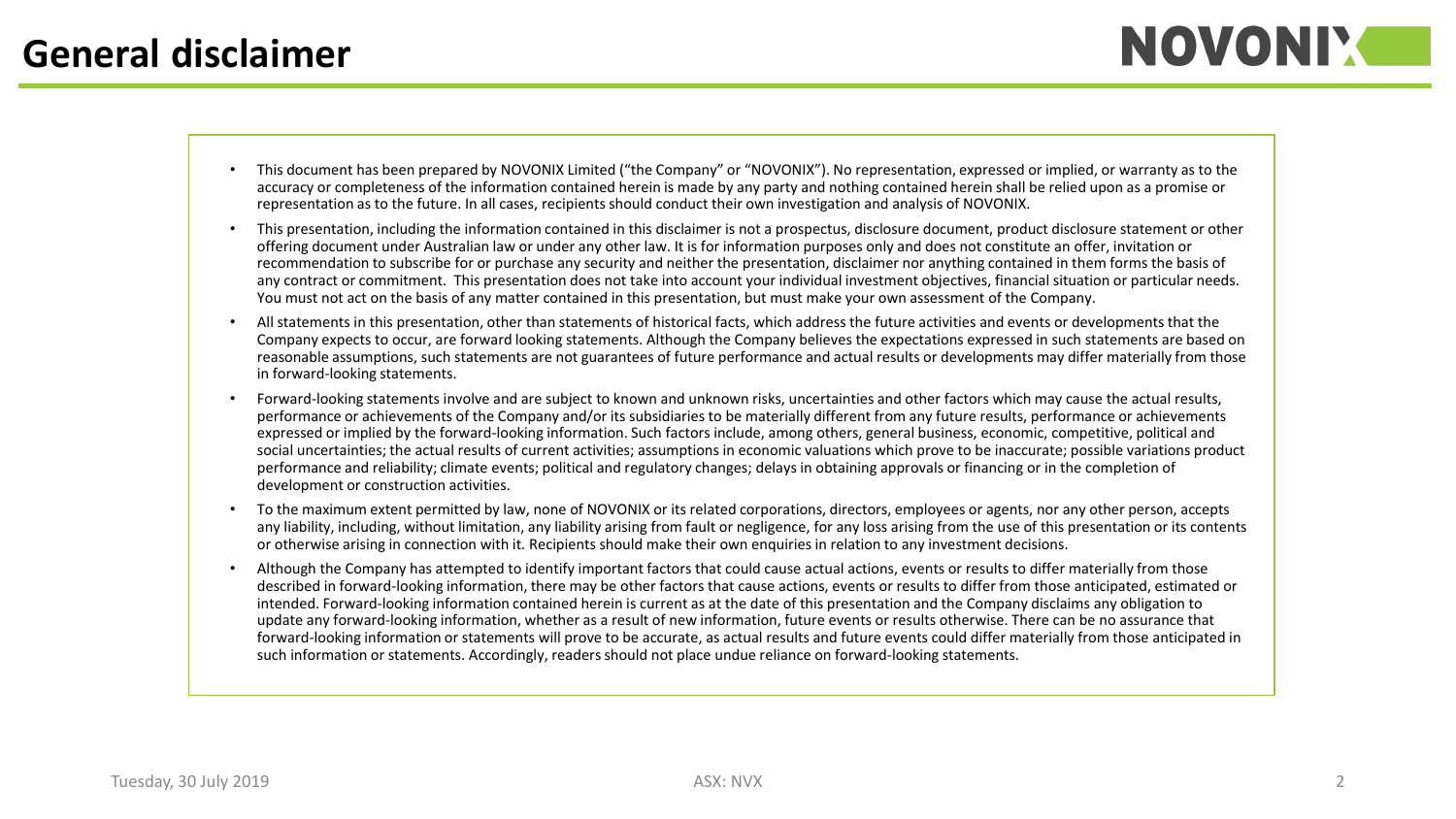- Company overview
- PUREgraphite activities
- BTS activities
- Corporate activities
- Capital structure
- Board of directors
- Executive team
- Investment highlights
- Contact information

## **CORPORATE INFORMATION**

| STOCK INFORMATION @ 26 July 2019 |                   |
|----------------------------------|-------------------|
| ASX Code                         | <b>NVX</b>        |
| <b>ASX Share Price</b>           | A\$0.55           |
| 52 Week Low - High               | $A$0.36 - A$0.73$ |
| Shares on issue                  | 128m              |
| <b>Market Capitalisation</b>     | A\$70m            |

| CURRENT CASH POSITION $\omega$ 30 June 2019 |         |
|---------------------------------------------|---------|
| Cash available                              | A\$6.1m |

| <b>FINANCIAL INFORMATION FY2018</b> |          |
|-------------------------------------|----------|
| FY2018 Revenue                      | A\$2.1m  |
| Total Assets @ 30 June 2018         | A\$34.2m |
| Total Liabilities @30 June 2018     | A\$1m    |

| <b>SHAREHOLDINGS</b>            | (m)  | 70  |
|---------------------------------|------|-----|
| Board and KMP – ordinary shares | 51.8 | 40% |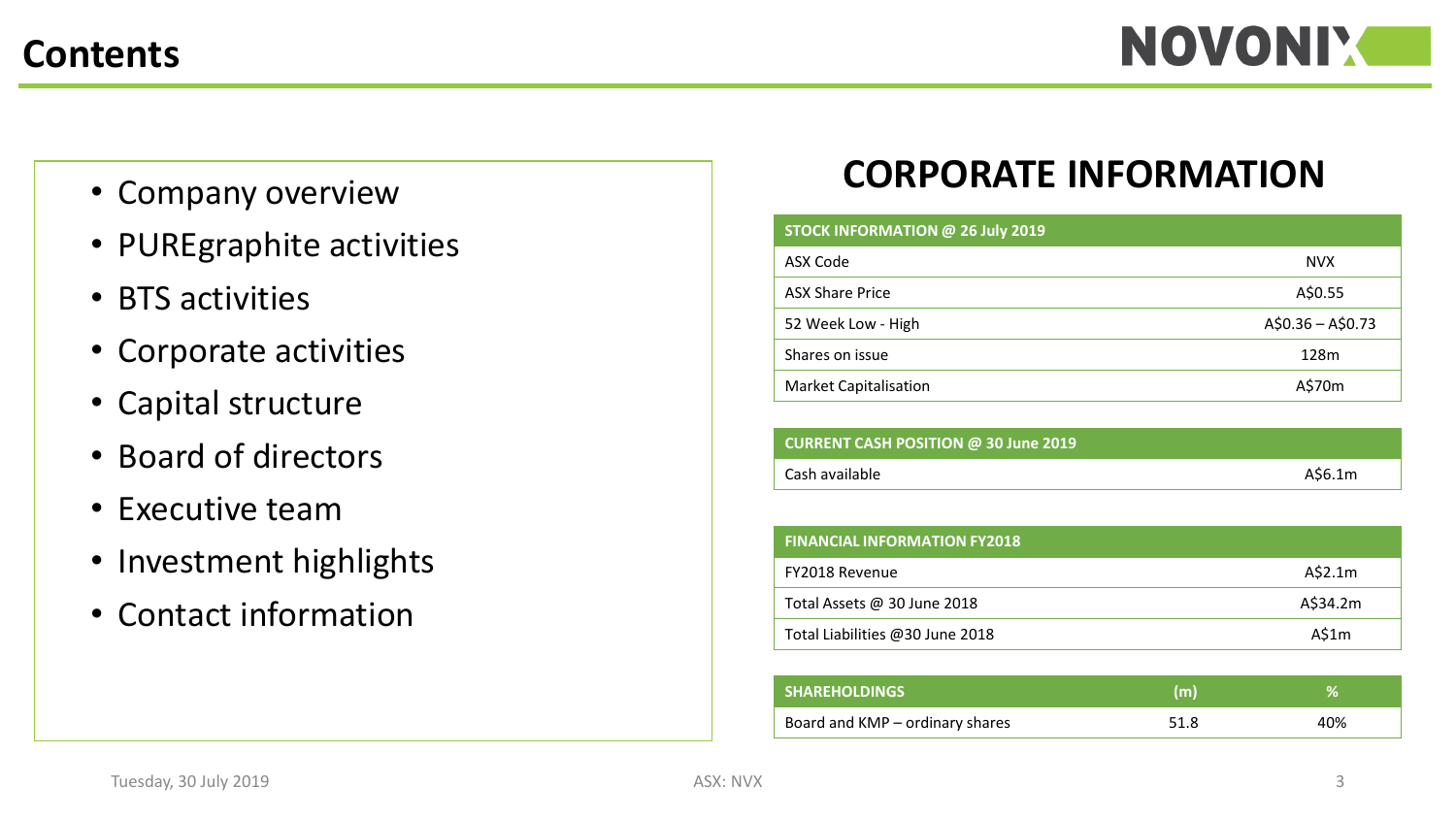## **Company overview**







- **NOVONIX is an international battery materials and technology company**
- **Manufacturer of battery anode material (PUREgraphite)**
	- **Premium high capacity and long-life graphite anode material**
	- **Anode material pilot plant completed in Chattanooga, Tennessee**
	- **NOVONIX is now scaling battery anode materials production in USA**
	- **Phase 1 commercial production-ready during 2019 (recently expanded premises)**
- **Manufacturer of battery test equip. and R&D services (Battery Technology Solutions)**
	- **NOVONIX precision testing equipment accelerates R&D from years to weeks**
	- **Battery testing equipment used by battery & OEM multinationals**
	- **Full pilot line for battery assembly supporting internal and customer projects**
	- **Battery Technology Services division based in Canada with sales in 14 countries**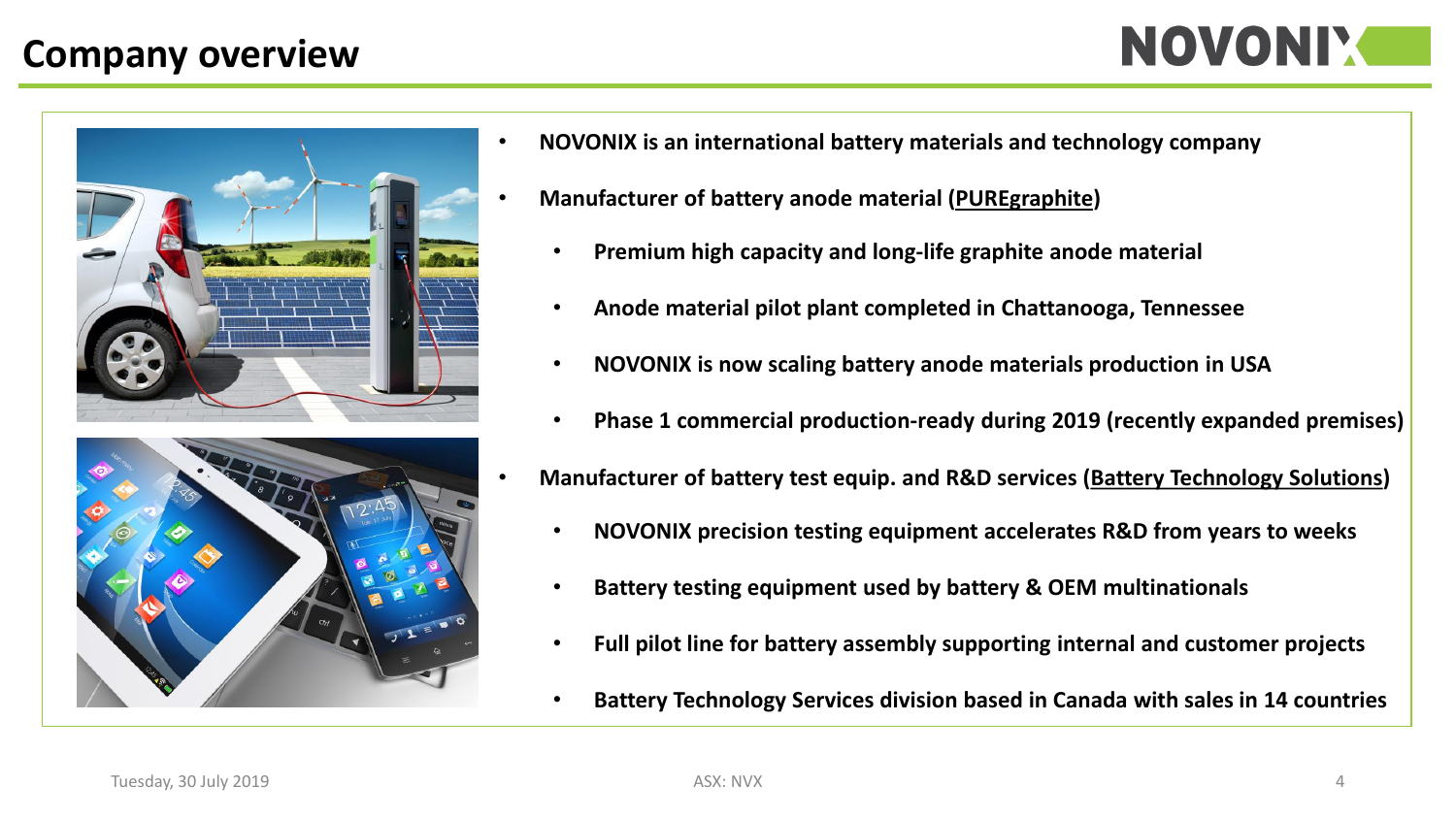

- Integrated PG as a NVX-controlled subsidiary
- Conducted further technical and business development meetings with international battery-makers, providing samples of our anode material for evaluation
	- These activities have confirmed that there is a strong growing market for the anode material product that PUREgraphite has focused upon, and genuine customer interest to support the Company's decision to expand into its new commercial scale premises
- Commenced relocation of existing plant equipment and personnel from the Duncan Street, Chattanooga facility to its new premises located in Corporate Place, Chattanooga
	- Lease executed on new facility has 3,700 square meters with rights of first offer to lease additional 11,150 square meters
- EPCM activities for first 1,000tpa well advanced

### **April - June activities July- December 2019 outlook**

- Expand product trials and technical interchange with domestic US & global battery makers
- Achieve first commercial production by the end of August 2019
	- *Note that this is two months later than original target due to decision to relocate the whole operation to a larger facility with greater expansion capability*
- Negotiation of supply agreements will be an expanding activity as we progress through customer qualification programs underway
- Expansion of manufacturing capacity based on anticipated customer requirements
- Ongoing product development leveraging our expanded R&D capabilities in Halifax and our partnership with Dalhousie University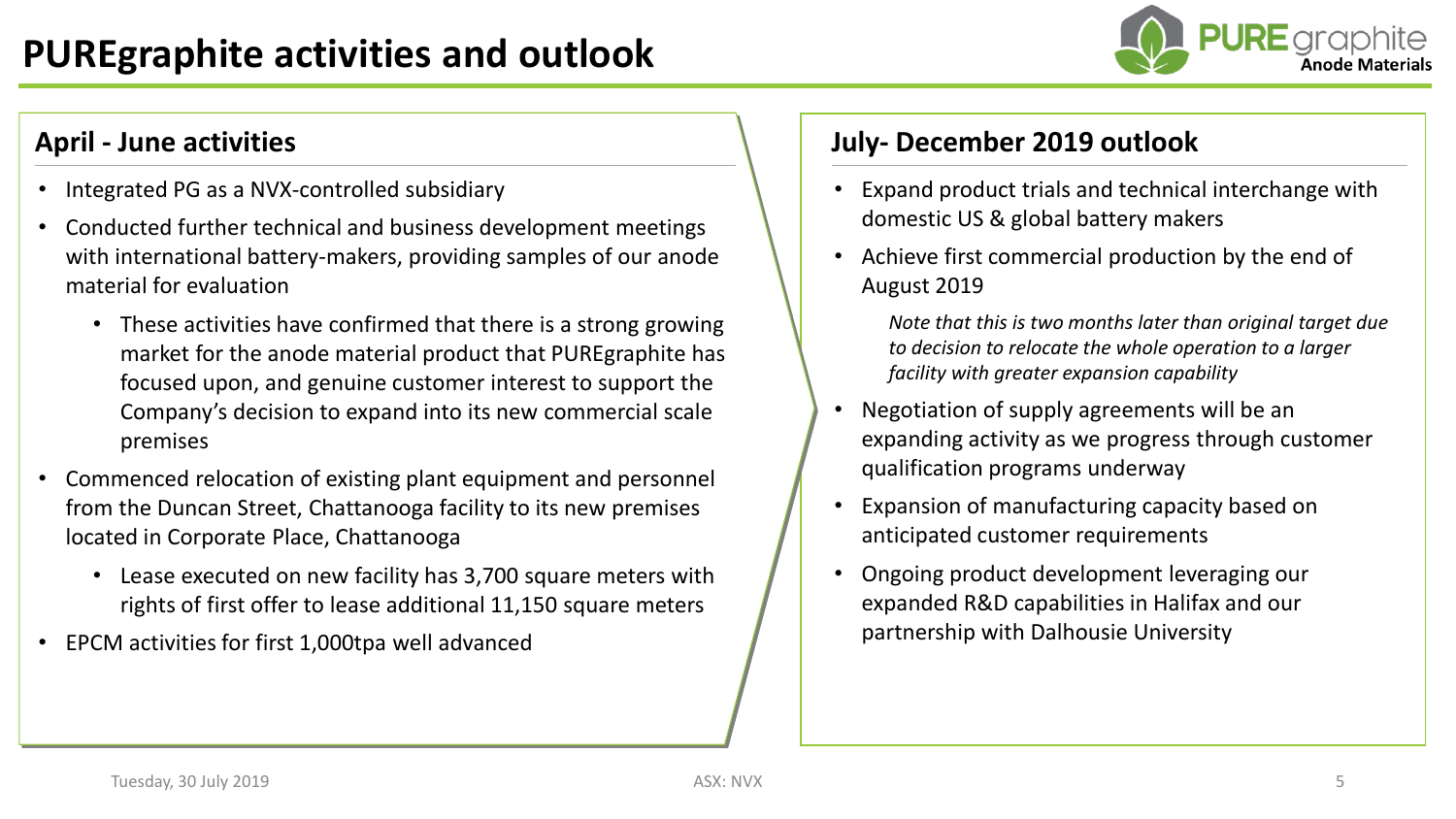## **BTS activities and outlook**



- Strong fourth quarter for sales and service
- Scoped large Differential Thermal Analysis (DTA) and cell testing projects with large customers to start in Q1 2019
- Cell building and consulting services have multiple large customer contracts to build custom cells and evaluate materials for customers
- Expanded staffing to 20 to support increased activity in cell building and expanded infrastructure to 1,000+ circuits for cell and pack testing

### **April - June activities July- December 2019 outlook**

- Continue to grow equipment sales with focus on custom solutions
- Deliver large customized order to customer
- Publish white papers on DTA and HPC experiments to demonstrate importance of equipment
- Large growth in cell building and testing services
- Begin several new long-term customer research projects for cell design and evaluation
- Develop and file on new materials IP with Dalhousie University research partnership
- Develop, and file patent(s), on new electrolyte IP from internal research programs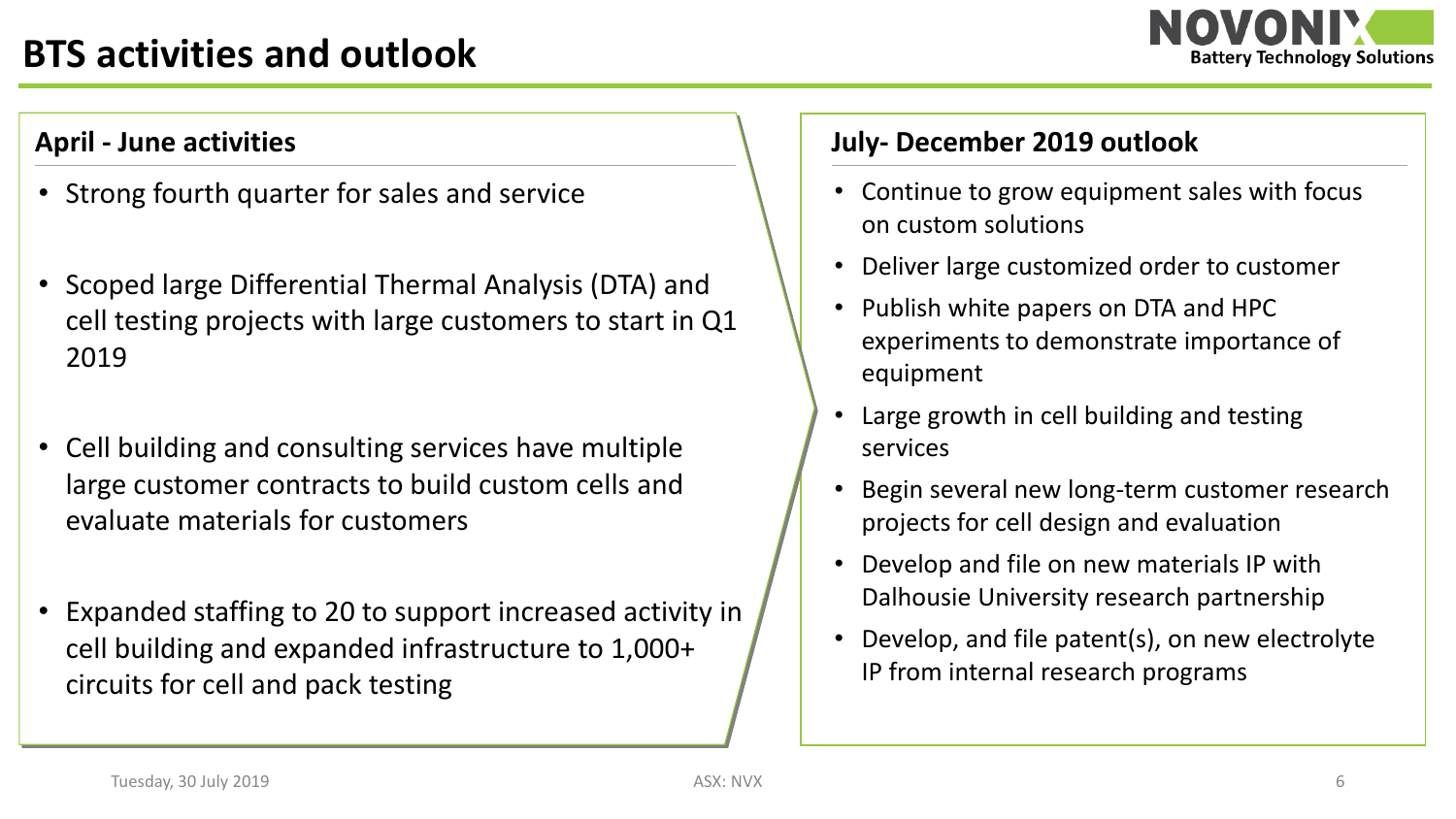- Ongoing high-level support for PUREgraphite business development including a composite board and management working group and customer visits
- Increased top-level engagements and activations with prospective global customers including leverage of extensive personal networks
- Strategic review of the PUREgraphite business and refinement of the business plan including decision to move the manufacturing to a larger facility with greater expansion capability, sooner rather than later
- Identification of new premises and lease arrangements
- Adoption of financial control for PUREgraphite
- Ongoing statutory and other reporting activities
- Ongoing investor meetings and communications

## **April - June activities July- December 2019 outlook**

- Progression to focus on supply agreements, sales contracts and expansion of business development activity in general
- Corporate guidance and oversight to the establishment of commercial scale production at PUREgraphite in expanded premises
- Strategic review of the group with a focus on promising growth opportunities and geographies for PUREgraphite and BTS
- Completion of incentives to retain and motivate our high powered board and executive team through this critical phase of the business (achieved in July)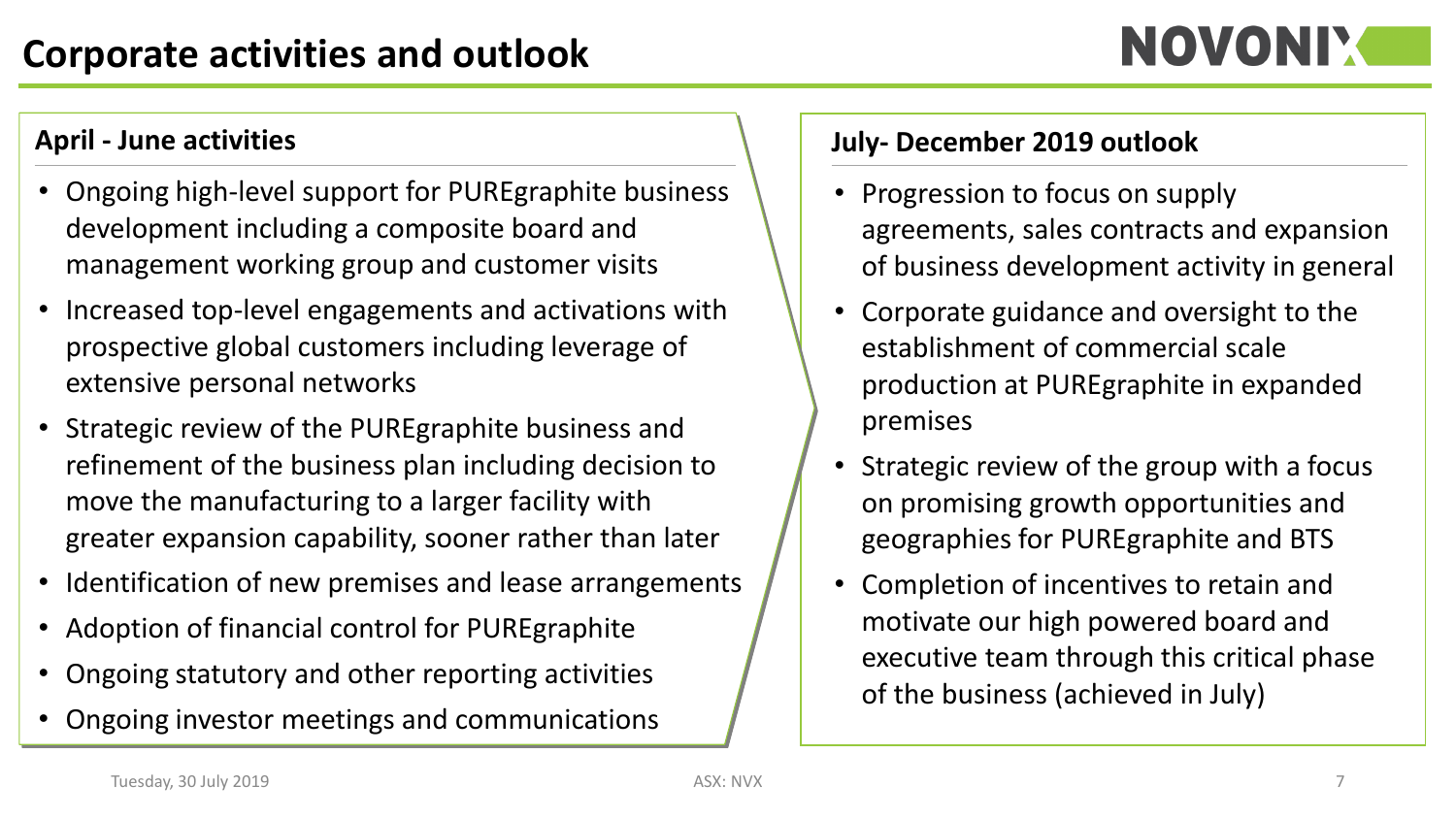## **NOVONIM**

| <b>Undiluted Basis:</b>                              | Number (m) | % (Undiluted) |
|------------------------------------------------------|------------|---------------|
| Board and key management personnel – ordinary shares | 51.8       | 40.42%        |
| Other shareholders – ordinary shares                 | 76.34      | 59.57%        |
|                                                      | 128.14     | 100%          |

| <b>Fully Diluted Basis:</b>                                        | Number (m) | % (fully diluted) |
|--------------------------------------------------------------------|------------|-------------------|
| Board and key management personnel – ordinary shares               | 51.8       | 25.08%            |
| Board and key management personnel – options and rights            | 29.6       | 14.33%            |
| Employees and Contractors – options                                | 5.10       | 2.47%             |
| Other shareholders – ordinary shares                               | 76.34      | 36.97%            |
| Other shareholders – Convertible Notes @40cps; expiry January 2022 | 17.25      | 8.35%             |
| Other shareholders - Convertible Notes @60cps; expiry August 2020  | 9.17       | 4.44%             |
| Other shareholders - options @80cps                                | 17.25      | 8.36%             |
|                                                                    | 206.51     | 100%              |

Notes: Board and Management Options & Rights have strike or performance hurdle prices between \$0.50 and \$1.57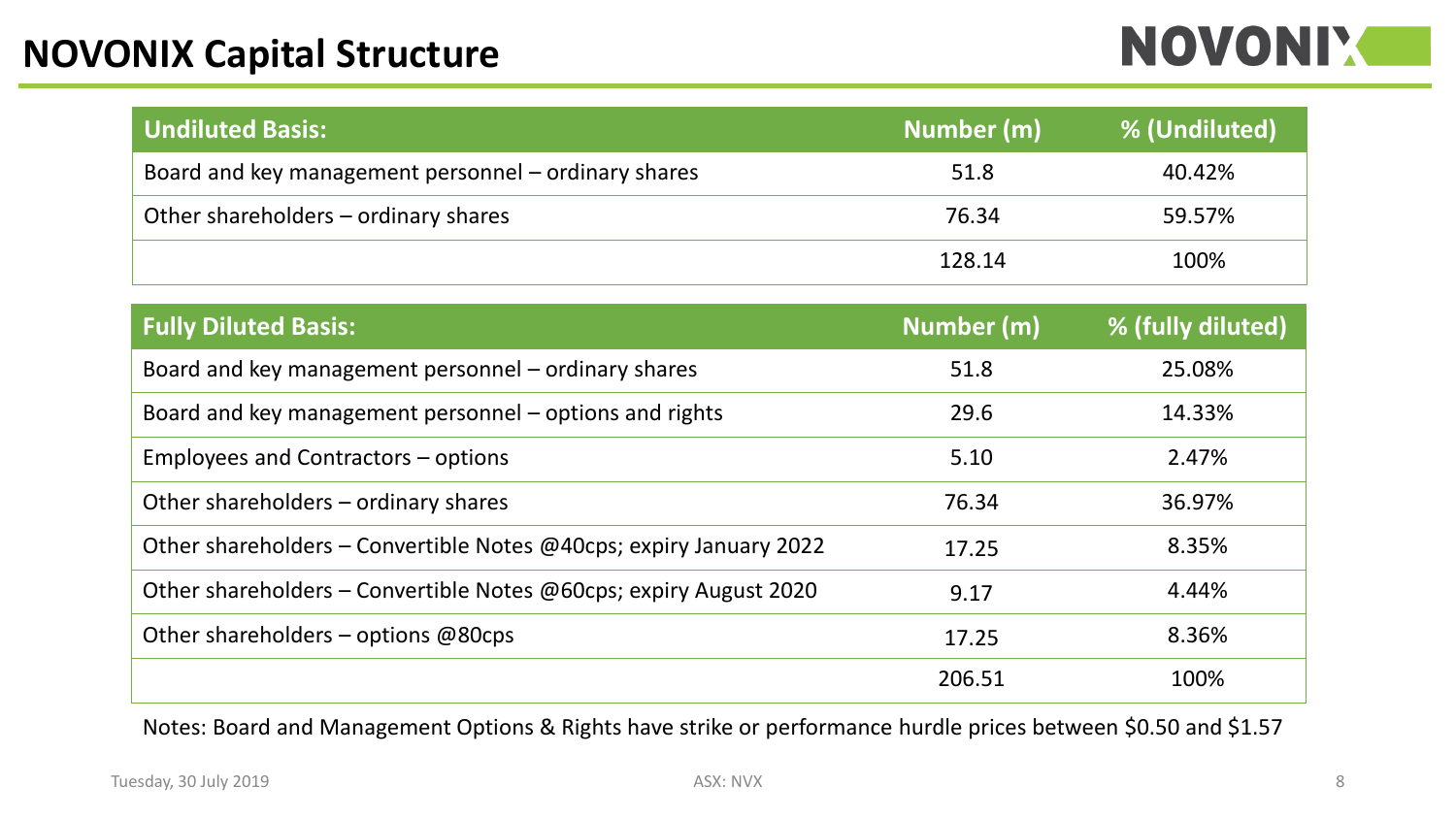## **Board of directors**

## NOVONI'.

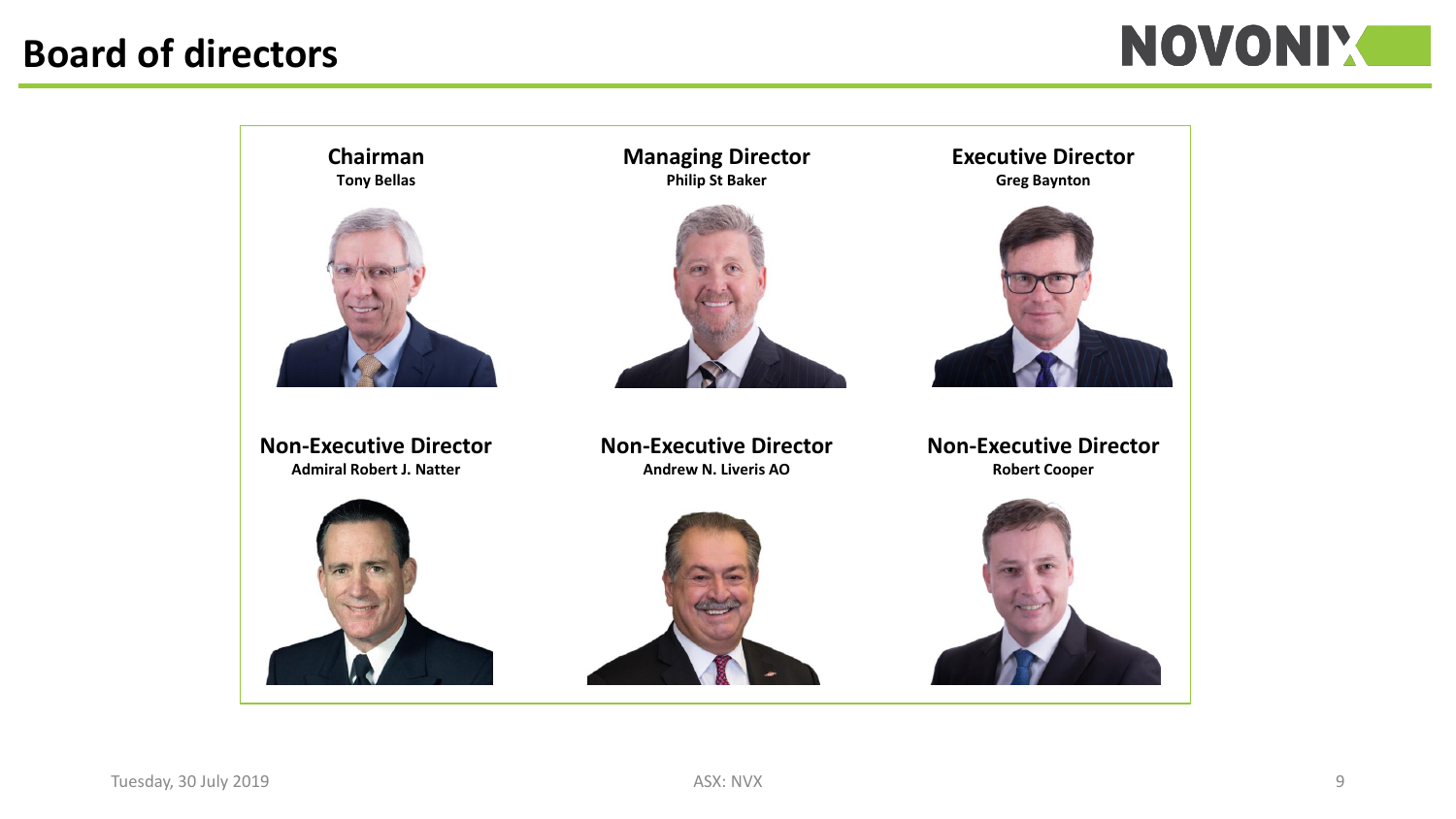## **Executive team**



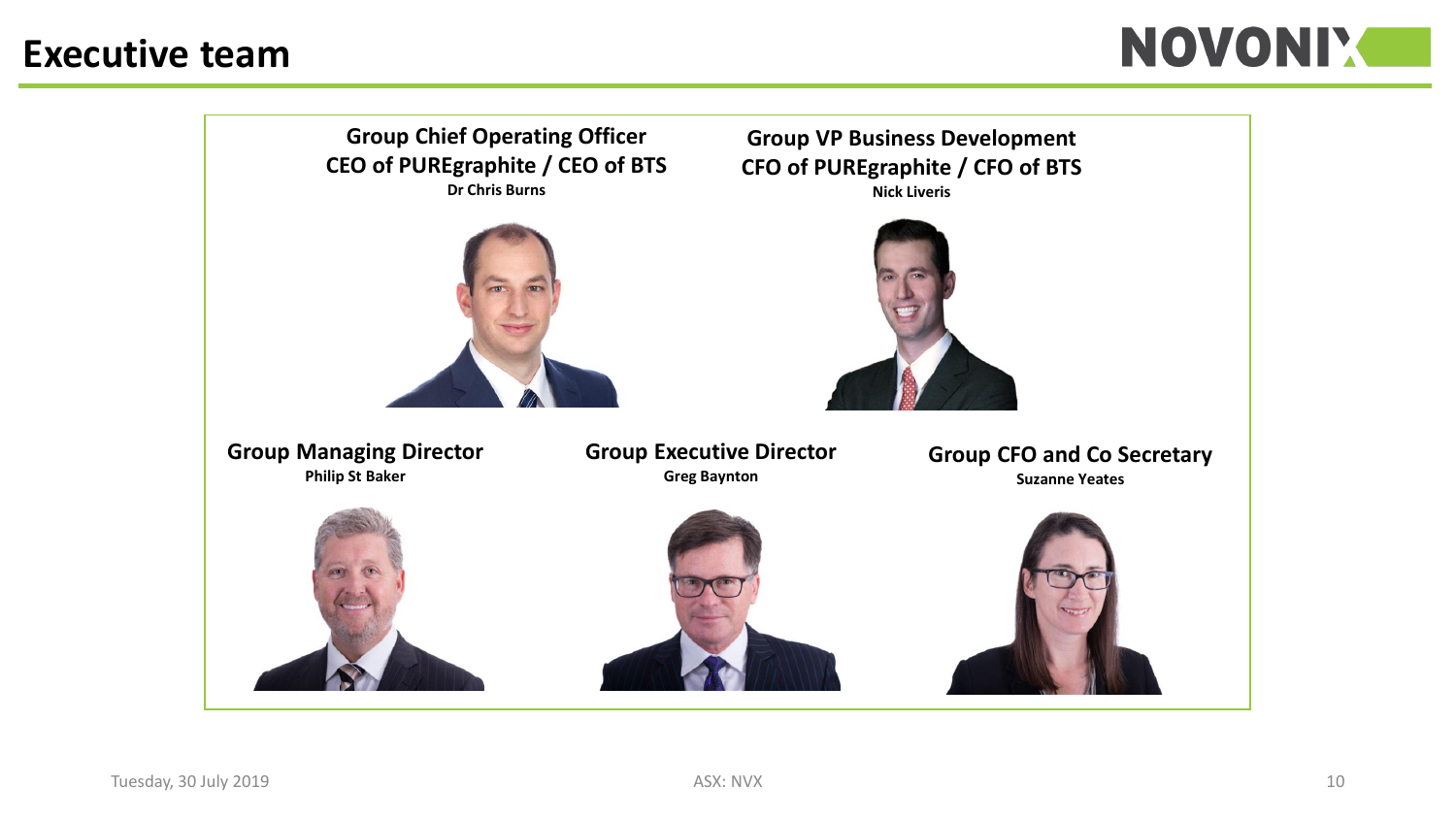NOVONIY

## **Opportunity to position at an early stage in a global market with exponential growth**

• Exponential demand for rechargeable lithium-ion batteries and battery materials being driven by EV and energy storage demand growth

## **Established brand in the rechargeable lithium-ion battery industry**

• NOVONIX is an established brand name known for making the most accurate battery cell test equipment in the world

## **Global footprint of blue-chip customers and sales in 14 countries**

• Battery cell testing tech used by battery & auto makers including PANASONIC, SAMSUNG, CATL, SK, GM, DYSON, BOSCH, GE

## **Innovative new products being commercialised in large growing market**

• Developing & commercialising innovations in battery materials & battery test equipment and undertaking R&D in next generation materials

## **Backed by a board experienced in building and running billion-dollar businesses**

• Extensive experience in BD, resources, energy, advanced materials, battery industry, project financing, project delivery, operations and scaling

## **Highly-incentivised Board and Management**

• The Board and Management hold ~40% of the equity in the company – working directly on the delivery of customer supply contracts with the majors